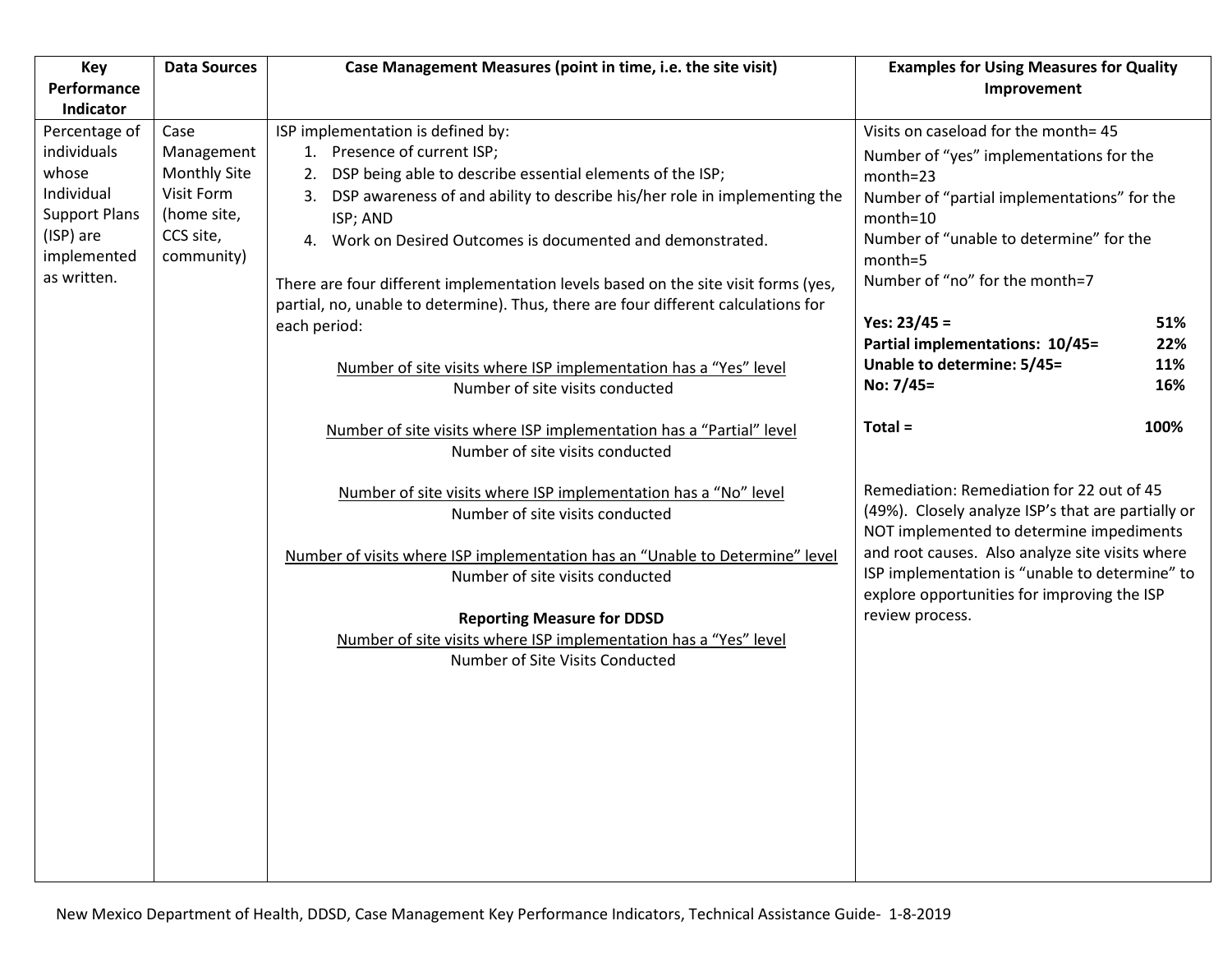| Key                      | <b>Data Sources</b> | Case Management Measures (point in time, i.e. the site visit)                      | <b>Examples for Using Measures for Quality</b>                        |
|--------------------------|---------------------|------------------------------------------------------------------------------------|-----------------------------------------------------------------------|
| Performance<br>Indicator |                     |                                                                                    | Improvement                                                           |
| Percentage of            | <b>Therap</b>       | During the site visit, the overall performance for each individual's attendance at | Appointments that should have been                                    |
| appointments             | Health              | recommended medical appointments during the calendar month prior to this site      | completed<br>$=76$                                                    |
| attended as              | <b>Tracking</b>     | visit is assessed using Therap Health Tracker, document review, and interviews.    | <b>Appointments completed</b>                                         |
| recommended              | Appointment         |                                                                                    | $=52$                                                                 |
| by medical               | Search (Go to       | Number of appointments completed<br>Numerator:                                     | 52/76= 68% of recommended appointments                                |
| personnel                | individual's        |                                                                                    | are completed; 32% are not.                                           |
| (physician,              | homepage,           | Denominator: Number of appointments that should have been completed.               | Remediation example: For 32% (n=24                                    |
| nurse,                   | select Health       |                                                                                    | appointments)-Identify barriers and -specify                          |
| practitioner,            | Tracking on         | <b>Reporting measure for DDSD:</b>                                                 | ways/ideas to improve appointment                                     |
| specialist)              | the left, scroll    |                                                                                    | attendance; document improvement efforts and                          |
|                          | down and            | Number of health-related appointments completed                                    | remeasure. Include these types of results in the                      |
|                          | select              | Number of health-related appointments that should have been completed              | annual report.                                                        |
|                          | 'Appointment        |                                                                                    | Note: Decision Consultation Forms declining                           |
|                          | Search',            |                                                                                    | recommended appointments should be deducted                           |
|                          | enter date          |                                                                                    | from the denominator-number of appointments<br>during the site visit. |
|                          | range and           |                                                                                    |                                                                       |
|                          | appointment         |                                                                                    |                                                                       |
|                          | type)               |                                                                                    |                                                                       |
|                          | Case                |                                                                                    |                                                                       |
|                          | Management          |                                                                                    |                                                                       |
|                          | <b>Monthly Site</b> |                                                                                    |                                                                       |
|                          | Visit Tool          |                                                                                    |                                                                       |
|                          | (home site,         |                                                                                    |                                                                       |
|                          | CCS site,           |                                                                                    |                                                                       |
|                          | community)          |                                                                                    |                                                                       |
|                          |                     |                                                                                    |                                                                       |
|                          |                     |                                                                                    |                                                                       |
|                          |                     |                                                                                    |                                                                       |
|                          |                     |                                                                                    |                                                                       |
|                          |                     |                                                                                    |                                                                       |
|                          |                     |                                                                                    |                                                                       |
|                          |                     |                                                                                    |                                                                       |
|                          |                     |                                                                                    |                                                                       |